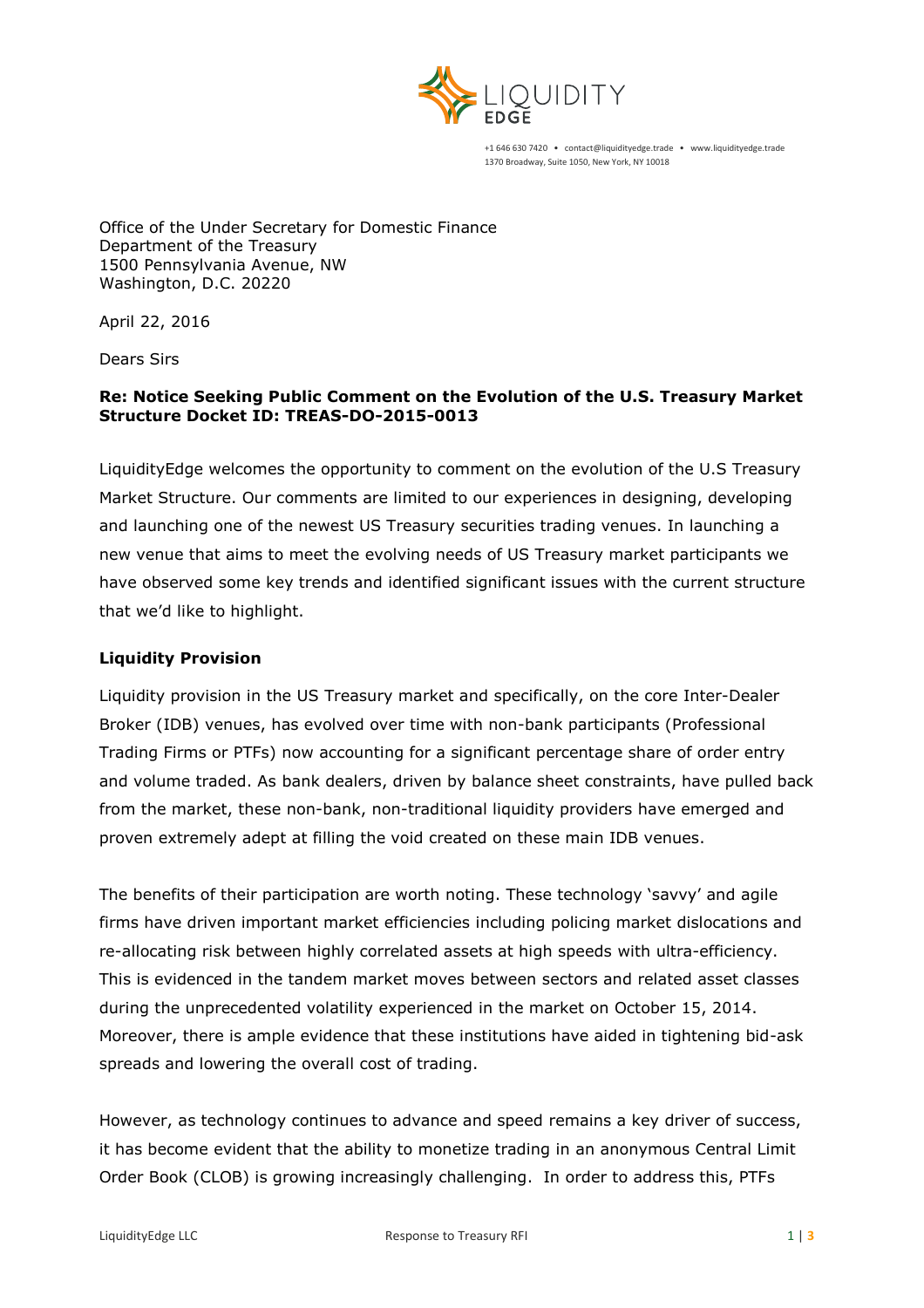

must now seek new ways to reach counter-parties beyond traditional anonymous trading in a CLOB. Nevertheless, even if successful in doing so, some of the deepest and most competitive liquidity generated by PTFs is unavailable to a large number of market participants, specifically, the institutions trading in the D2C market who are largely restricted to Request For Quote (RFQ) trading over a few platforms with their key bank relationships.

While there are several reasons for this, what has become clearly evident is that the current market structure does not easily facilitate access for all participants to all sources of liquidity.

# **Can one size fit all?**

LiquidityEdge believes that 'one size' or a single all-to all venue cannot meet the diverse needs of market participants in the secondary market. Market participants should be free to access liquidity in whatever way they prefer. Additionally, we believe that the status quo bifurcation of trading between the D2D and D2C markets has reached its shelf life and is no longer fit for purpose. We expect to see in the coming months and years a proliferation of trading models and venues that will seek to support market needs and requirements that in time will ideally plug the gaps currently existing in today's market structure. The most significant of these gaps being:

- Current structural challenges for market participants to face and consume liquidity from non-traditional liquidity providers
- Ability of traders at smaller banks and broker dealers to compete for liquidity in the fast and sometimes 'toxic' environment of anonymous CLOBs
- Lack of appetite at large bank dealers to invest in sales teams and distribution networks necessary to reach all and not just the biggest and most valuable of customers

# **Risk Controls**

Despite a proliferation of new venues in addition to the incumbents, it is LiquidityEdge's recommendation that venue risk controls be outlined as best practice and not rely on prescriptive or uniform measures, ensuring a continuous cycle of improvement. All venues